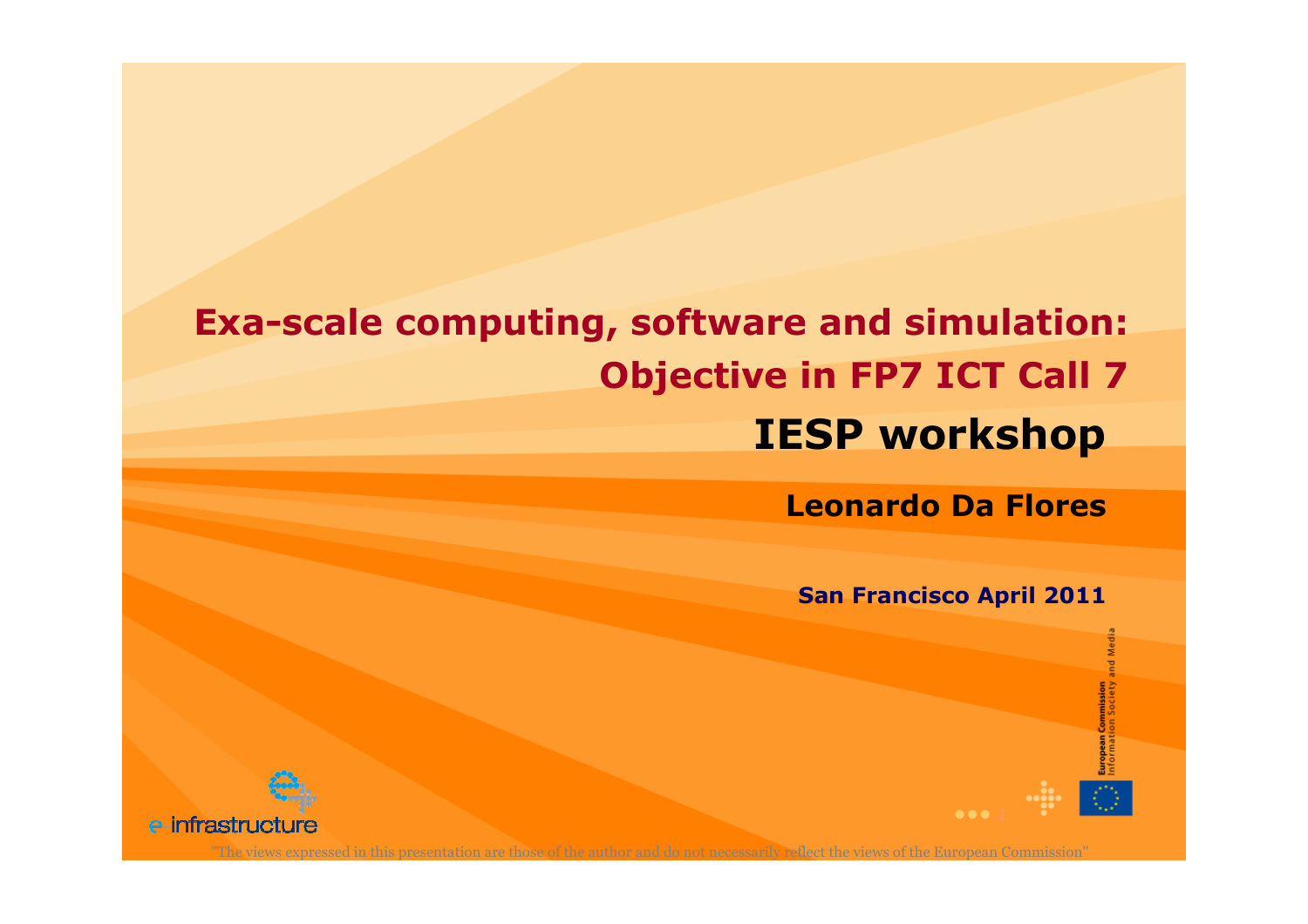## Exa-Scale objective in FP7: When/How much?

- **Service Service Work Programme 2011-12**: Cooperation (ICT – Information and Communications Technologies)
	- $\mathbf{r}$  **ICT Call 7:**
		- Open: 28 September 2010
		- Deadline: 18 January 2011
- Exa-scale topic: "Objective ICT-2011.9.13 Exa-scale computing, software and simulation "
- $\mathcal{L}(\mathcal{L})$  **Indicative budget distribution** (total 25 m€):
	- T, Integrated Projects: 24 m€
	- T, Coordination and Support Action (CSA): 1 m€



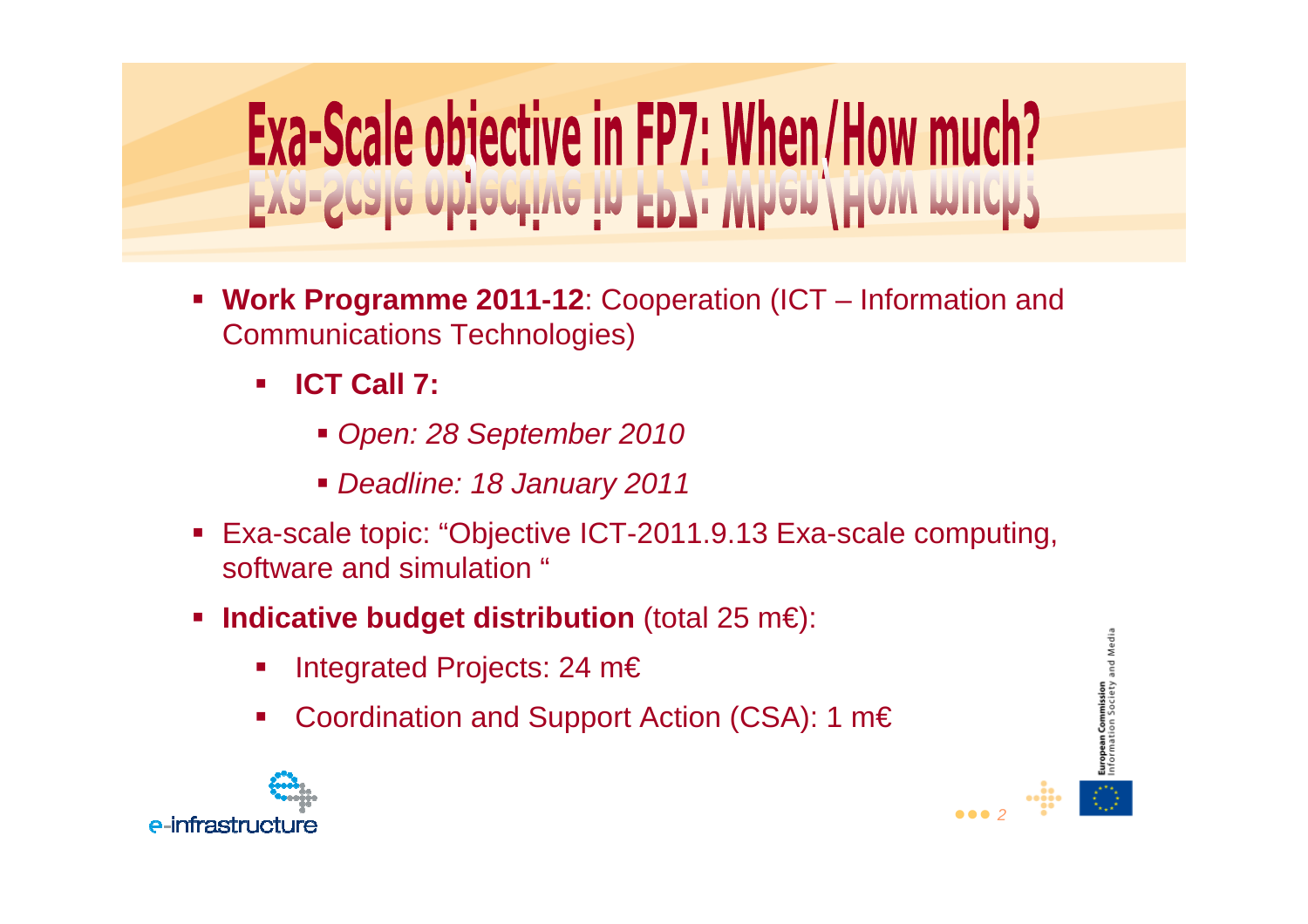## **Reminder of objectives:**

- To develop a small number of advanced computing platforms (100 petaflop/s in 2014 with potential for exa-scale by 2020),
	- Platforms relying on vendors' proprietary hardware or on COTS.
- To develop optimised application codes driven by the computational needs of science and engineering and of today's grand challenges(e.g. climate change, energy,…)
- Proposals should address major challenges of extreme parallelism with millions of cores (programming models, compilers, performance analysis, algorithms, power consumption ...)
- 25 m€ for R&D
- $\mathcal{L}(\mathcal{L})$  Three Integrated Project proposals will be selected for funding (expected start date of projects between June-Sept 2011)





••• 3